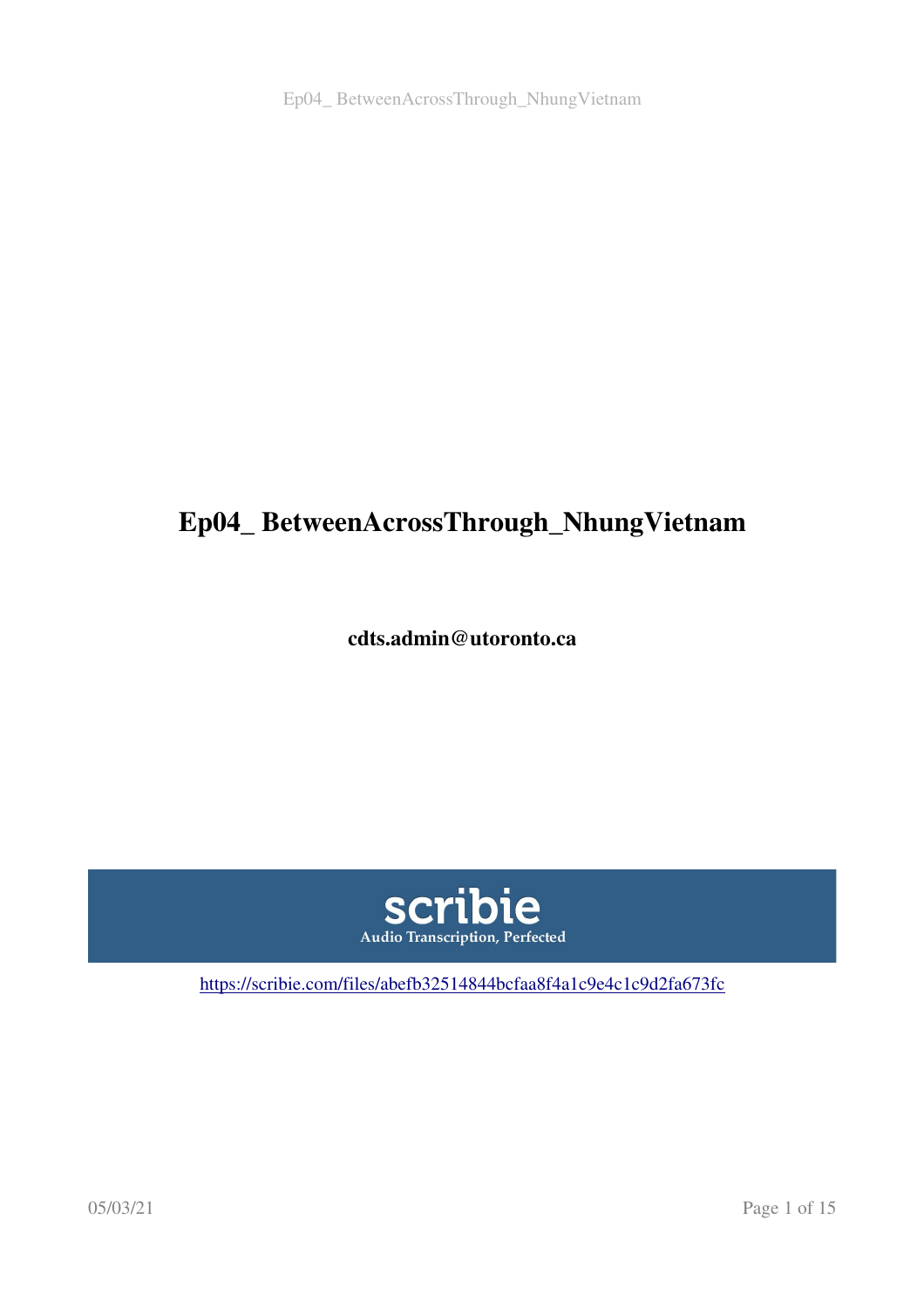# [music]

# 00:03 Speaker 1: You're listening to Between, Across and Through.

[music]

00:22 S1: They say that dead men don't talk, but if that were true, learning history would be far more complicated. They talk through the records they leave lead behind, their memories, thoughts, and experiences inked into the pages of history. But what happens when dead men aren't allowed to speak, to tell their stories? When their journals, letters and memories are left to dust? What happens when the inking of history is ignored? Deep in the archives of the Vatican, a new story is emerging, a story literally plucked from the margins of crumbling books. Today, Professor Kevin Lewis O'Neill, Director of the Centre for Diaspora and Transnational Studies, sits down with Professor Nhung Tran from the Department of History at the University of Toronto. In a conversation that reveals what it was like to be a Vietnamese Catholic during the 17th and 18th century, by paying attention to the amazing things that dead men have to say. Please join us as we travel between, across and through.

01:34 Professor Kevin Lewis O'Neill: Hi, I'm Professor Kevin Lewis O'Neill, and I'm speaking with Professor Nhung Tran. Thanks for joining us. Nhung, for your research, you travelled to the Vatican and searched through the archives. What did you expect to find?

01:48 Professor Nhung Tran: Better organized records, first of all. [laughter] But...

01:51 PO: Was it just... It was just a mess.

01:53 PT: It wasn't even just a mess, it was... There are some aspects of it that are still classified as secret or closed. Besides that, I expected to find many more hagiographies, some more prescriptive religious sources, Christian sources. How to behave like a Christian? What does it mean to be a good Christian? But the most... So those were the expectations, and to be sure, there's some of that, but the most interesting things were letters or testimonies written by local believers, tucked between all these other materials, other materials that had been used before, but for whatever reason, the particular letters from the perspective of the Vietnamese believers had not been used.

02:44 PO: And so, why were you so interested in finding these texts, or so excited to discover these particular letters?

02:51 PT: The fact that many of the letters I'm looking at are written in a script that expresses their vernacular, but borrowing from Chinese characters in a new form. But they're writing to the Pope, and maybe as a 21st century consumer, it's striking to me, or as a member of the body politic, I think of writing to the head of government, or in this case, the head of their community, as an act of claiming identity in this global order.

03:24 PT: In fact, they don't view themselves as any less of a Catholic than a European sitting in Paris writing to the Pope. And they start out in very familiar terms. It's almost like, it's a dirty joke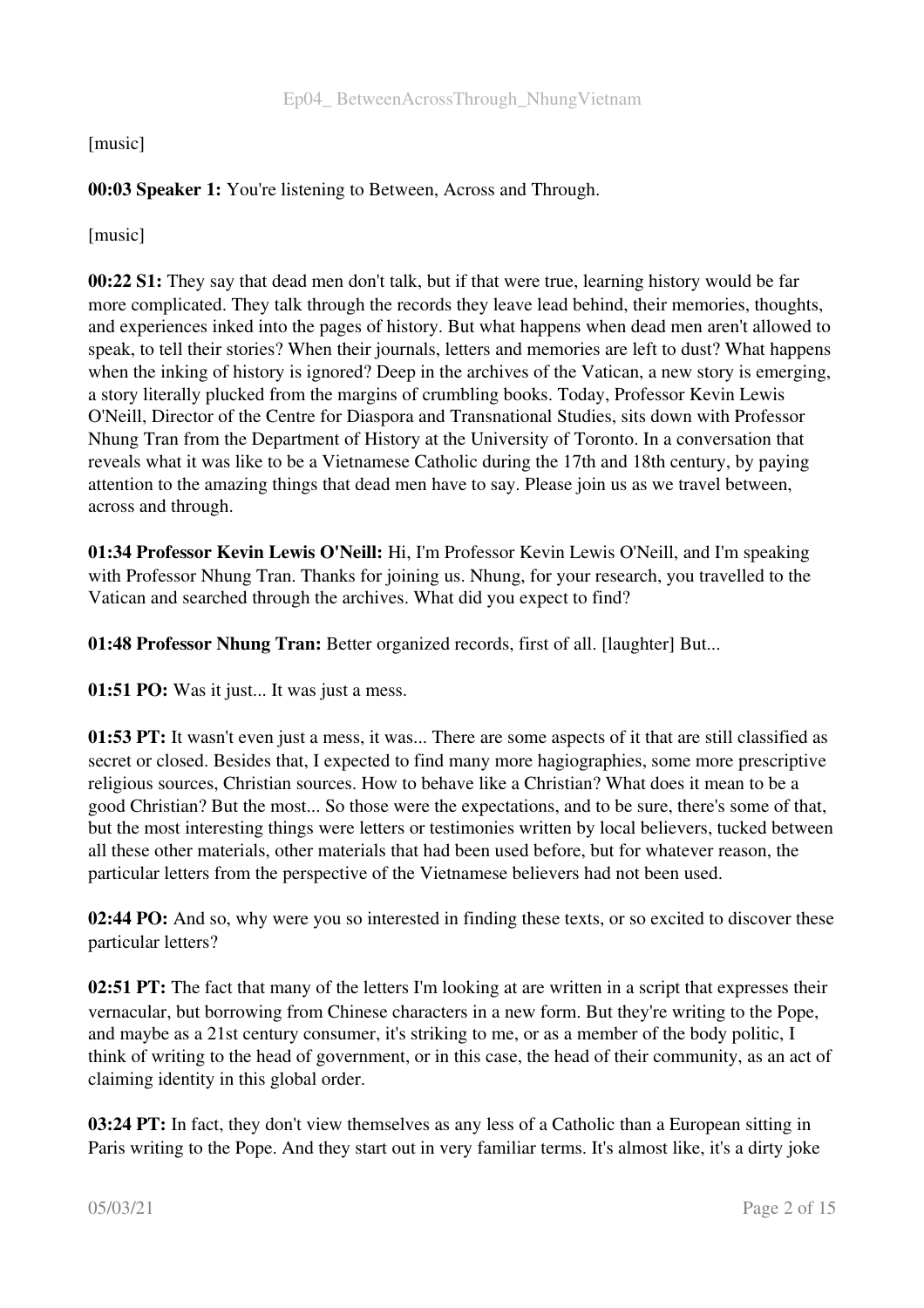about five priests, excuse me, walking into a bar, because in fact, it starts out, "We seven catechists must have a lot of time on our hands such that we're [laughter] writing to you, oh Holy Father."

03:51 PO: The letter starts as such?

03:51 PT: That's literally how it starts.

03:52 PO: How do you explain such informality?

03:55 PT: Well, I think if we look at the words, I think it allows us to think about transitions in epistolary culture. They're using a vernacular script to express things about their daily life, complaints about one set of missionaries over another, describing illicit massages. These are things that you don't necessarily see [laughter] in letters to the Pope.

04:21 PO: Sure.

04:21 PT: But they see this as integral to their practice of their religion.

04:25 PO: And you say illicit massages. What's that?

04:30 PT: Well, I'm trying to make sense of it myself. I have several cases when this comes up. There's one letter that I found, it's quite a lengthy letter, and the author who is a catechist, somebody who's not been ordained a priest, but who is doing confessions, providing some sort of pastoral care, and that may mean baptisms to confessions. He's writing about his experience and violence perpetrated on him by a Portuguese Jesuit and his household members. And he tells a story about how the Jesuits are telling these local catechists or priests that they are not allowed to confess sins because they have sinned. And this guy, a new kind of catechist says, "What are you talking about? You say I'm a sinner, but you're a sinner, too? Isn't it true that you got punished because the villagers found you being massaged by a married woman?"

05:34 PO: I see.

05:36 PT: So, "Of course, you're a sinner, too. How come you can absolve sins?"

05:40 PO: And these are all in the letters to the Pope?

05:41 PT: Yes. Well, Pope or the Council of Cardinals at the Propaganda Fide, not something you would expect in European epistolary culture to be writing about a massage.

05:51 PO: Absolutely.

05:52 PT: But then, there's another massage... In the same letter, another massage shows up, [laughter] and that's kind of crazy to me. Why would there be... So this guy then gets into... He gets to telling his stories. And so, this angered the teachers so much... They called them teachers, that he sent his household members out, and they, among them men and women... He's very clear, "Men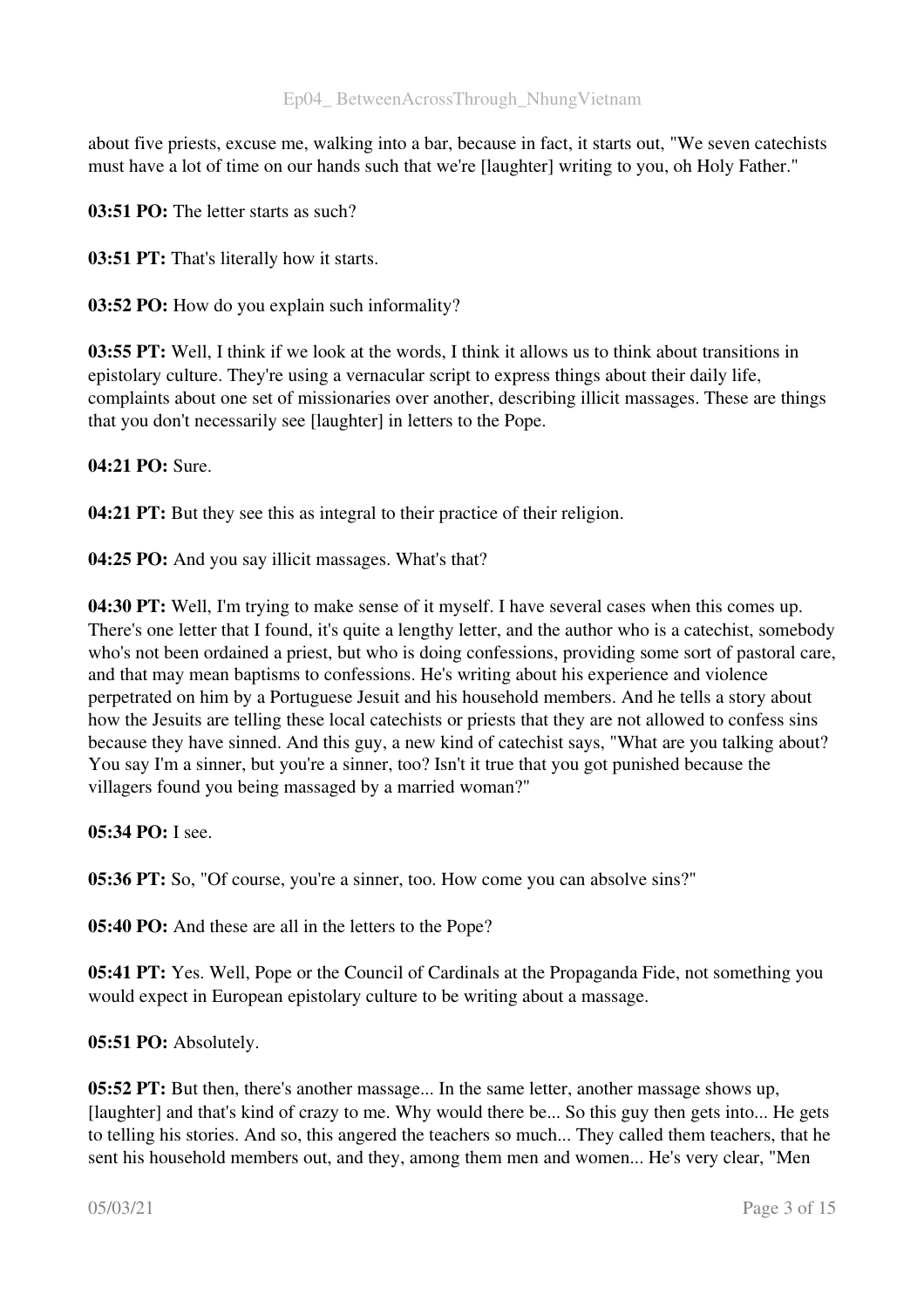# Ep04\_ BetweenAcrossThrough\_NhungVietnam

and women came out, nearly beat the life out of me." So there's lots of violence on his body. "My bruises, my body was black and blue and per chance, by God's grace, I rolled into the rice paddy, so they thought I must have drowned. When they left, I pulled myself out," so it's very vivid pictures from the mud. So you imagine all this mud, [chuckle] and a non-believer walks by, the guy uses the pronoun 'it' for the non-believer. He says, "I told it the story about what happened to me and how the Jesuits household members and followers beat me to a pulp. And the non-believer could not imagine this kind of violence perpetrated on all this, so it started crying tears of pain... "

### 07:03 PO: It started crying?

07:04 PT: "It started crying tears of pain for me, etcetera, etcetera. It rented a carriage and hired some people to carry me back to its house where upon, [chuckle] it gave me a full body massage for my wounds." And clearly, the non-believer is a woman. Clearly, because why else would everybody else in this story has a gender, except for the...

07:25 PO: A gender specific pronoun.

07:27 PT: Except for the person who has given him the massage. What I imagine happened, and I'm not sure, is he got so involved in telling his story that he forgot that, oops, early in the story, he had already made this accusation and reminded the Jesuit missionary, "You're not allowed to get a full body massage [chuckle] from a young woman."

07:46 PO: [chuckle] Right. Right.

07:48 PT: But then now he's telling his story and the way he hides it, is I'm sure is that he calls the person 'it', without revealing their gender.

07:55 PO: And so, these are letters to the Pope, which you're arguing says that or indicates that this relatively new Catholic community in Vietnam feels itself to be fully integrated into the global Catholicism, such that these letters are intuitive, that they have every right to engage.

#### 08:14 PT: Yes.

08:15 PO: The informality though, it signals a kind of intimacy, but is it an over... Is it gossip that they're trafficking in? Or how do you understand the content of these letters?

08:27 PT: I'm not sure they thought of themselves as integrated into the global church. 'Cause they rarely used the word church, but they certainly see themselves as no less fervent of a believer, and being just as righteous and able to contact the head of their community. In fact, that's the word they use. We, in the way, as in the way, Dao or... If you're a Chinese speaker, or the religion or the community, but which I translate as we believers. So clearly, they're imagining themselves to be a community of believers, not simply in Vietnam, but also having something very much in common with any believer elsewhere.

09:12 PO: And you speak in your research about... I'm thinking about the confessional nature of the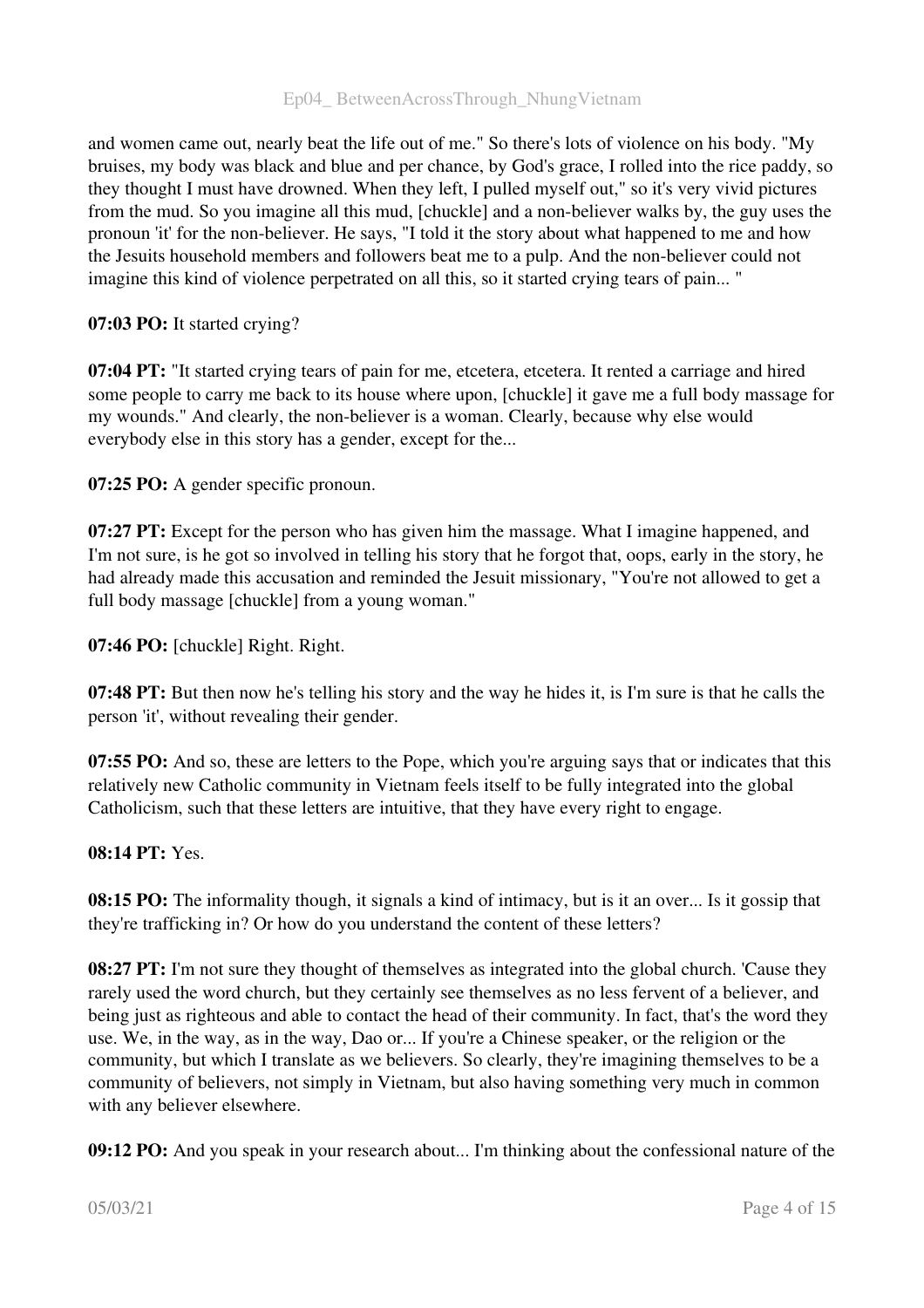letters themselves, but you also speak a great deal about the importance of confession in 17th century Vietnam to these Catholics. Why was confession so important?

09:28 PT: I don't know. I'm trying to figure that one out. Really, the one thing they say that's inadequate about their life is confession. And my suspicion also, it has to do with the limited number of people who can perform confession. In the sense that in Catholic theology, in extreme emergencies, many people can perform baptisms if death is near. And so my... I don't know, maybe it's partly that there is an allowance for a greater variety of people to perform baptisms. But confession is very narrow. It's who... It is the priest.

10:06 PO: Yes. Yeah. Sure. With the priest having the sacramental authority to be able do baptisms and confessions. And in some of your research, it just gets me thinking about something you've mentioned called vicarious baptisms. What is vicarious baptism?

10:26 PT: Most of us are familiar with vicarious baptism through the Church of Latter-day Saints. A believer would get baptized on behalf of their deceased relatives in the... I know this is a simplification of the Mormon Church.

10:42 PO: With the idea that people have already died can still be baptized?

10:45 PT: Yes. And join us and join them in the Kingdom. In this context, it blew me away because I found this book at the Vatican, and the book was miscatalogued. It was catalogued as simply the Latin Roman missal written by a French missionary in 1755. But you read the book, sure, it's the Latin-Roman missal, but there's instructions in Vietnamese. And it's very clear that the instructions in Vietnamese and the instructions and Latin demonstrate that this is written by a Vietnamese priest probably relatively high up, who knows Latin, but he's writing it for people who do not read Latin. Do not...

11:34 PO: Oh so... And so, is this an instructional material?

11:37 PT: Yes, it's an instructional material, but you wouldn't necessarily know that if you didn't read the Vietnamese part. For example, how to perform the mass, the writer, the author, declines the verb and the noun for you depending on the gender...

# 11:50 PO: Wow.

11:50 PT: The person, the part of speech, all these things. That's significant in that we know clearly, this is written for probably the very many Vietnamese priests who don't read Latin. And the long section on baptism, there are the sacraments and what one would do and how the priest and the helper would perform it, or what they would read. But there's one really strange section that is comprised of about three or four pages. And if you were only to read the Latin, you would say, "Oh sure, this is just another iteration of the Roman missal, how you do baptisms." But if you read the little notations in Vietnamese...

# 12:14 PO: Notations in the margins?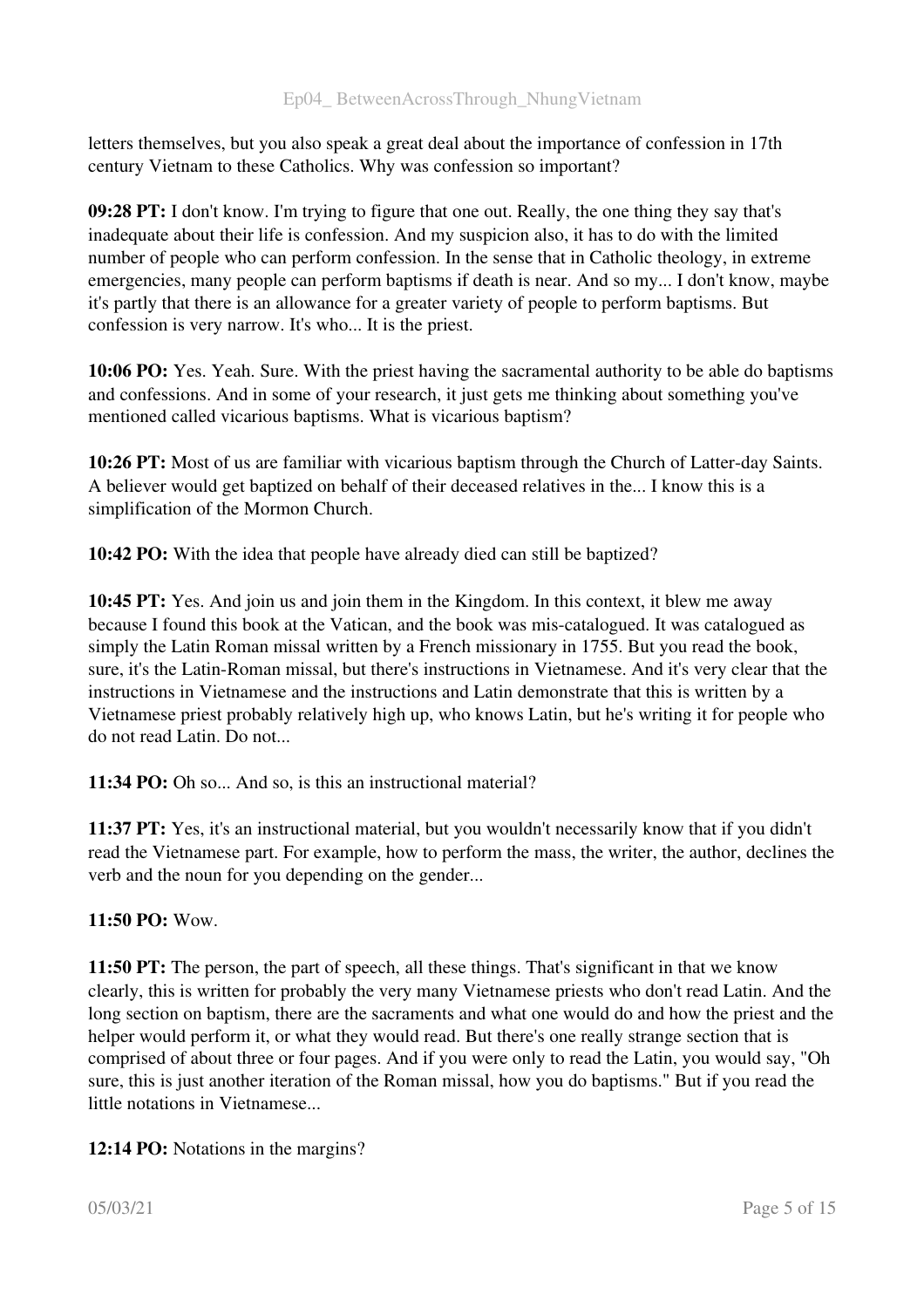12:14 PT: Yes. It says, "And in this case, the person who is baptized," instead of the baptizee, I suppose, "would do this." So, it's the notations of how you do things. And so, if you didn't read Vietnamese or didn't care to look at it, it would just look like, "Oh, this is where you stand. This is who holds the cloth." But actually, it says, "In this case, this is the person who is baptized instead of the dead soul." So clearly, this is about what we would call vicarious baptism.

13:07 PO: And it's not an example of like a post-mortem baptism where you're baptizing a dead body, it's someone else.

13:14 PT: No. Yes. So there's a very clear... And in fact, the manual goes into great detail of what would you do if you ran over and you couldn't do it in time, etcetera. So there's that. But what's even more interesting and crazy about this book is that at the back, there's what we would call an erratum page, so errors in the text. There are about 20 or so instances where he says, "This is an error in the declension of the noun or this is an error here." And he says, "Pages 36 to 39," let's say.

13:50 PO: Okay.

13:51 PT: "Don't worry about these pages. [laughter] This is just stuff."

13:52 PO: Nothing to see here.

13:53 PT: Nothing... Exactly. [chuckle] Nothing to see here. And then he signs it. Well, in the space that's nothing to see here, is about vicarious baptism. And of course, he can't say... 'Cause this is clearly a book that's being sent back to the Council of Cardinals to tell them, "This is what's going on in the church. This is how the Vietnamese are practicing." Clearly, he can't say, "Well, they're practicing vicarious baptism," because he's ahead of the mission, and they would reflect poorly upon him.

14:22 PO: And then, what does this episode of vicarious baptism suggest to you about the relationship between the Vietnamese and the Vatican?

14:31 PT: What we have in this... In my other work, I've done research on ghosts and dead ancestors. And what I think Vietnamese people in this period believe, is that when they die, unless they have an heir maintaining regular annual offerings to their dead spirits, they will become hungry ghosts.

14:56 PO: Wow.

14:56 PT: That is, dissatisfied.

14:58 PO: The word is hungry?

15:02 PT: Hungry ghosts.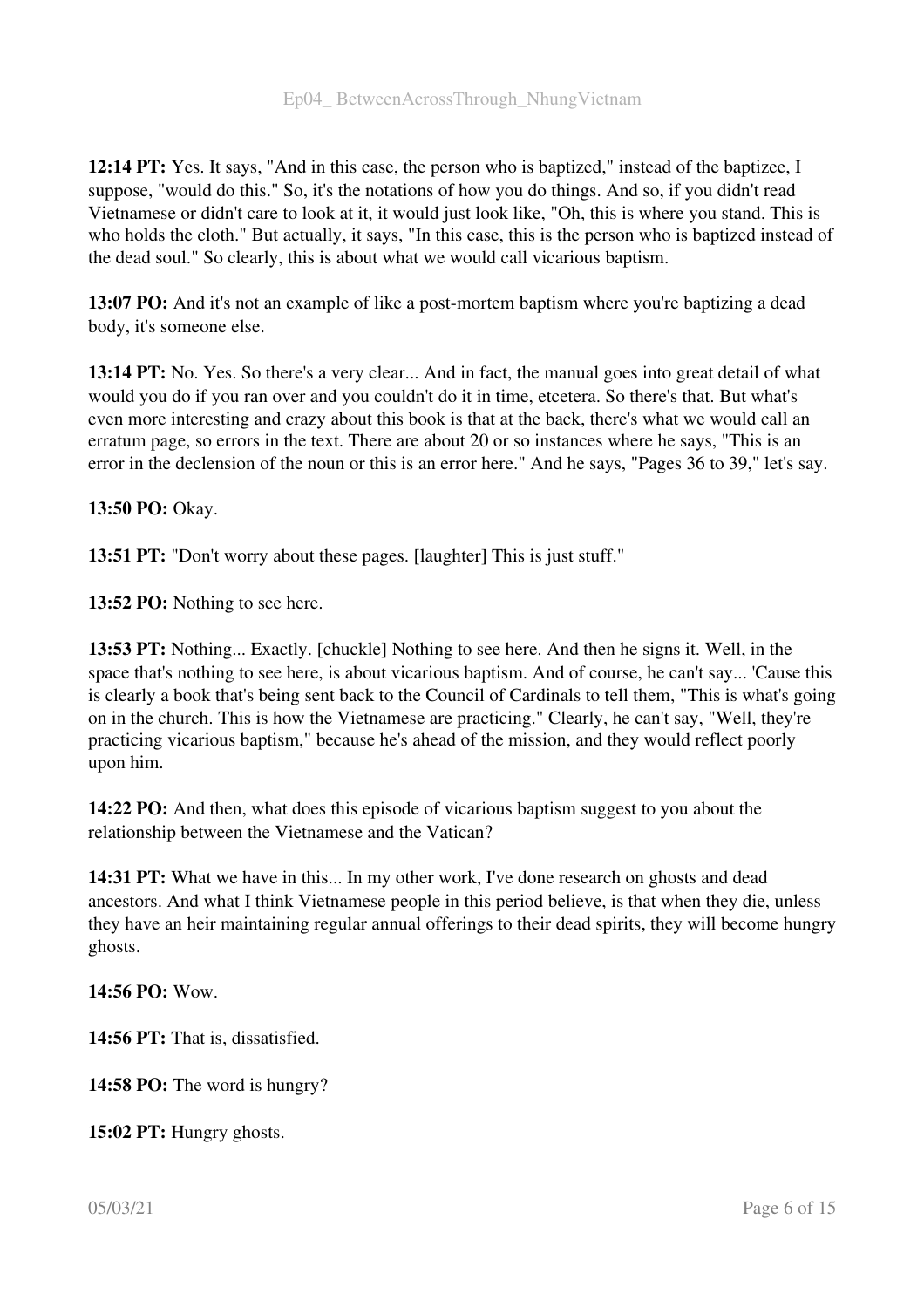15:02 PO: In the sense that they would... Hungry as in, like, unsettled or hungry as in will consume...

15:09 PT: Literally unfed.

15:10 PO: Unfed.

15:10 PT: Unfed, but that means they're unsettled.

15:10 PO: So powerful. Yes.

15:11 PT: And the thing is there's no ontological separation between the living and the dead. And so, in this case, if they're hungry and unsettled, just think about it. This is a period also in the 17th to 18th centuries when you have civil warfare. So people are dying. So if you imagine yourself to be a 17th century Vietnamese and you don't have male heirs to make offerings to your... Or you cannot or you might die early, etcetera, etcetera, then there's an immediate concern about your own spiritual well-being and your spirit's satiation. But there's also a concern if you don't have or you don't care about your own family, about all the ghosts around you not being satisfied, because then they wreak havoc on you. If they're hungry, they might take your food, they might wreak havoc on you, they might burn your crops, any of these things that are happening.

16:10 PT: And so, I think what is... It's a question about why people are converting. And I'm not quite convinced I have the answer to that, but the question to ask about vicarious baptism, it makes perfect sense to me then. If somehow, their ancestors missed the boat on this whole Catholic and eternal paradise thing, well, I'll just give them that opportunity now.

16:31 PO: Absolutely. And if there's no ontological distinction between living and dead, then what is the sacramental obstacle there? Probably nothing.

16:37 PT: So, yeah. So I think that's why the vicarious baptism would be practiced and would be so appealing.

16:43 PO: Is there something... 'Cause I'm already thinking vicarious confession, but you do not see any kind of hint of that?

16:52 PT: No.

16:53 PO: 'Cause you go through all the sacraments, and you think, well, vicarious confession would be quite compelling.

16:57 PT: But I don't even know what they do in confession. 'Cause they... That's the interesting thing. As you say with...

17:02 PO: Oh, I see.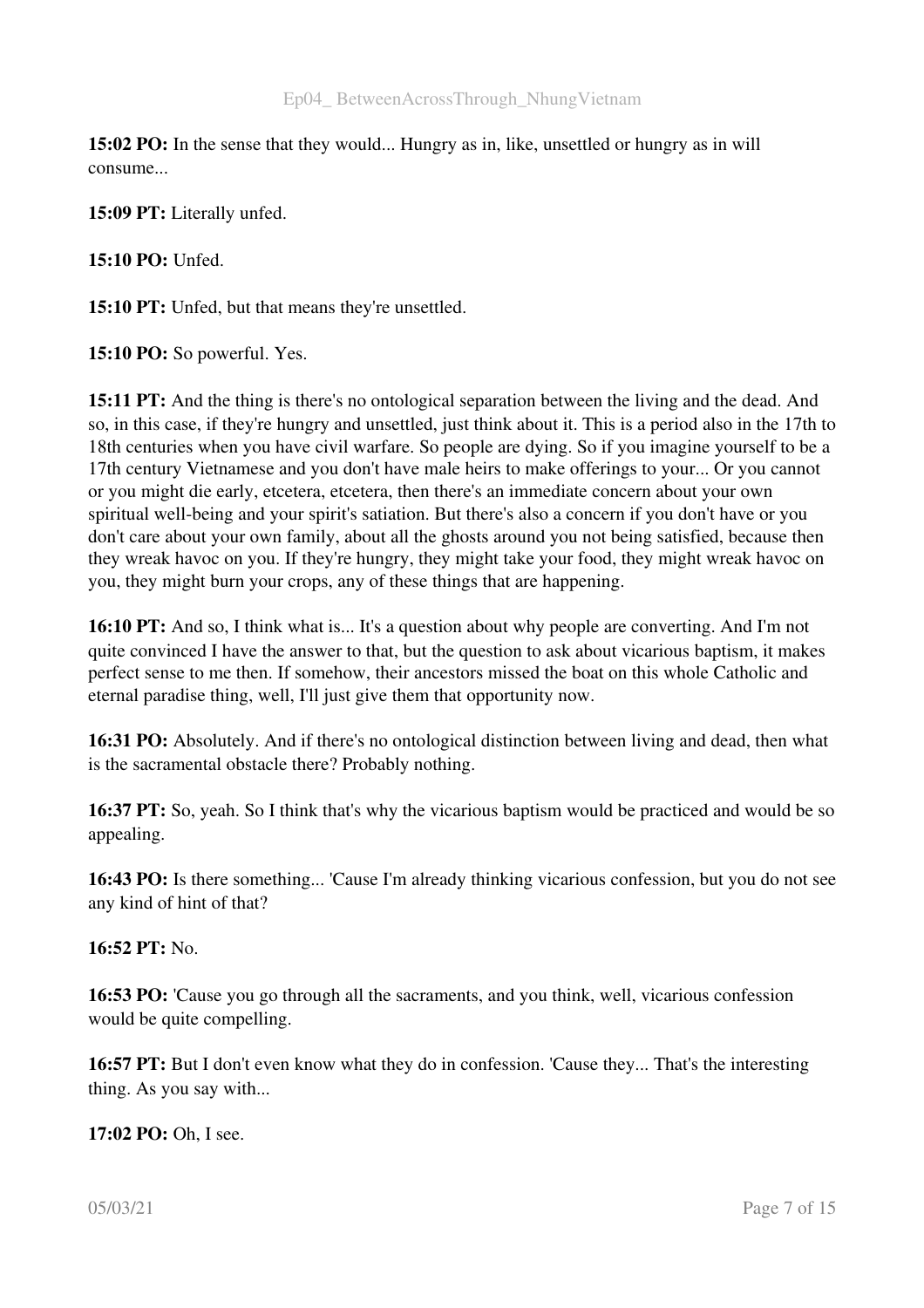17:04 PT: Like they say, [chuckle] "He confessed my souls," but what does that mean?

17:06 PO: Right. All you have is a request for greater access to confession, but what that look like?

17:11 PT: And they said they did confession all day. Maybe that meant he got a massage all day. I have no idea.

17:15 PO: [chuckle] Sure. For sure.

17:16 PT: We have no idea what confession means.

17:18 PO: The limits of the material. Totally. Do you think there's anything... That all of this was written in Vietnamese, there's something to that? Would it be a stretch to say that there's something intentional here, that writing these things in a language that the Vatican wouldn't really check, has a certain kind of intentionality to it?

17:41 PT: No, I don't think so. Because I think that they're writing in the language they're most familiar with. The other interesting aspect of it was that there... I spoke about the hagiographies, catechisms, instructional materials that are... If you look at them, they're attributed to European missionaries, but clearly, the European missionaries couldn't possibly have written about them, unless it means they're genius linguists, as well as theologians, as well as scribes.

18:20 PT: One of the craziest ones, as in, you really see that this is a European Jesuit sitting in Vietnam, in central Vietnam, 20 years in, working out his issues about [chuckle] the counter reformation.

#### 18:32 PO: Wow.

18:34 PT: And a Vietnamese Christian trying to articulate why this matters to his listening audience. One of the crazy stories is about a medieval Saint named Lidwina, a Dutch medieval saint, who is injured in an ice-skating accident, but she has blood coming out of her eyeballs, she can't walk, she's... They say that she was one of the first to suffer from MS, so she has no bones and she can't walk, so she kind of crawls on the floor and stuff, but she performs these miracles, like providing entire meals for people, et cetera, et cetera. That's all crazy and far out in itself. But then the other crazier thing is that the soliloquy that I envision the Italian Jesuit is having, the performance he's having with the scribe, or the person who is trying to figure out how to render this to Vietnamese, is this is really important because we have this very faithful saint, even though in fact... This is written in the middle of the 17th century. She doesn't become a saint, she doesn't become canonized until the 19th century.

19:42 PO: Oh, he's already calling her a saint?

19:43 PT: He's already calling her saint in Vietnamese...

19:44 PO: It's presumptuous.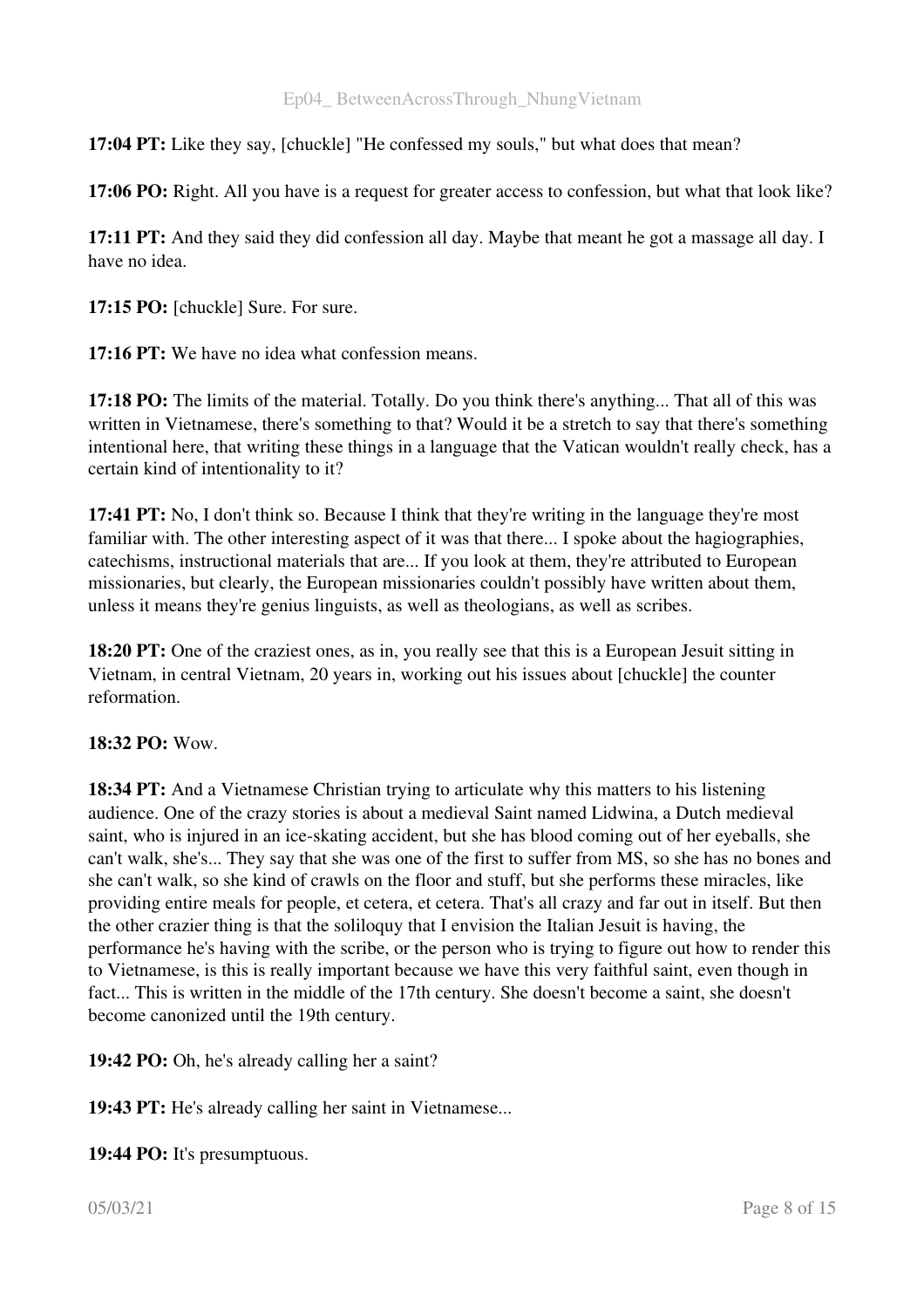19:45 PT: Which is a big no-no. "The saint who comes from the Dutch land, which is the heartland of where that evil rascal Luther projected his lies."

19:57 PO: Yes. Yes. Yes.

19:58 PT: So, it's really about how he's working out his Counter-Reformation issues, 20 years on. And he talks about Luther as leading Lucifer's army against the world.

20:11 PO: And then... But this is all a Jesuit 20 years into his stay in Vietnam?

20:17 PT: Yes.

20:18 PO: On the other side of the world.

20:20 PT: On the other side of the world. And so, one of the things I'm left to imagine is, what is the person who's collaborating with him thinking? Why does it matter?

20:27 PO: I see. Yes.

20:28 PT: And then there are also really interesting things that come out of this. I haven't read it yet, but I found a book that is the Acts of the Saints, right?

# 20:39 PO: Yes.

20:40 PT: We know from early modern European history, that the first Latin publication of this doesn't come out until... I think it's 1663 or '65. In any case, why is there a Vietnamese version of that 20 years before? But there is not just a Vietnamese version of it, a Vietnamese version of it written in the Vietnamese vernacular script that uses combinations of Chinese characters. This is clearly not even the Vietnamese script that uses Roman characters, that's easy for a Jesuit priest from Naples to learn. But this exists, a book like this exists in Vietnam before the formal publication of it in Europe.

21:24 PO: So Nhung, the book is an object, and has its own social life. What does its travels tell us about the life of Vietnamese Christians?

21:34 PT: First is about... It speaks to the relationship between the Vatican itself and Vietnamese believers. On the one hand, requires a bit more conjecture. Historians don't like to do that, but sometimes, we may have to step back and take a guess and leave it open. And that conjecture is maybe, at this moment, we see that the church is certainly trying to exert more centralized control over the missions.

22:06 PT: And the life of the book, having traveled this far, suggests that to some extents, they were successful, because, the local priest or the apostolic missionary or the bishop, is sending to the Vatican, examples of these books that are being circulated in Vietnam. But on the other hand, the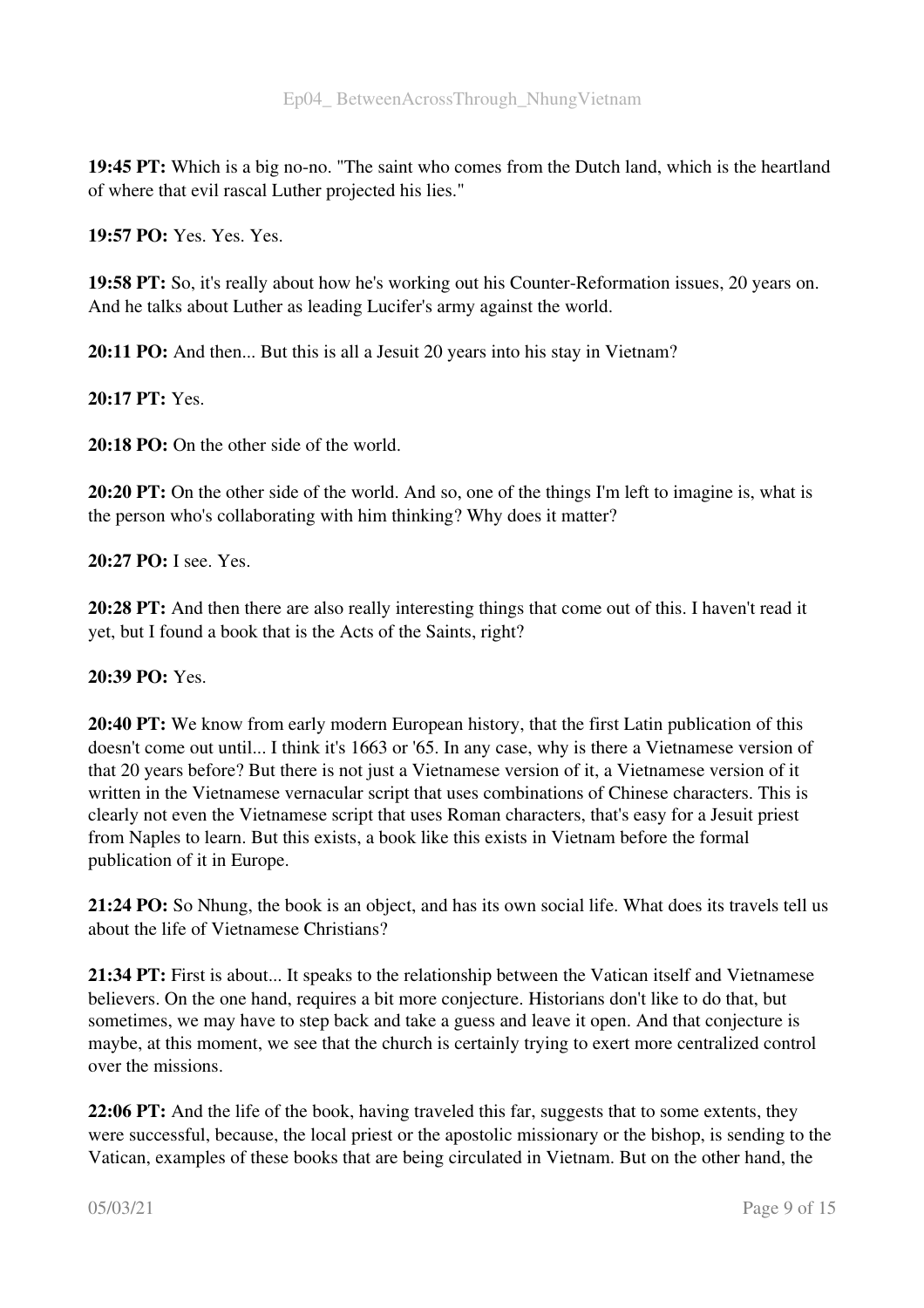notations in the book demonstrate to us, that it survises  $[22:27]$   $\Box$  that in fact, the Vatican was completely unsuccessful with its efforts to reform or to implement the Counter-Reformation standards of proper adherence to church teachings.

22:41 PT: Because in the notations, which we wouldn't know about, except that it survived, quite literally; it tells us about the fact that Vietnamese priests aren't learning Latin, and they're just reading from a script, and everybody knows it, or that people are baptizing their dead relatives, or standing in to baptize their dead relatives. The fact that this book traveled all this way, but retains inside it clues of these things give us some indication of the ways in which Vietnamese Christians ignored, elided, or just weren't even taught. Maybe they weren't even taught the dictates of the Vatican.

23:25 PO: And just to take a step back, so, the intention of your research is really to ask this profound question about if one takes a different set of geographical interest and political interest as well as language skills to the Vatican, one gets an entirely different story about medieval Catholicism.

23:45 PT: Yeah. It's an entire story different about Catholicism, its believers, and what was important. In fact, I think most people who write about Catholicism in other parts of the world, just assume that it's natural that Catholics in Europe had faith and performed it as correctly as they were supposed to. But of course, we know that's not true, because that's what the whole Council of Trent was supposed to be, it was to reform them. And it seems like there are two different kinds of narratives about the practice and performance of Christianity in people's daily lives. And so, maybe if we can make them move closer together.

24:30 PO: Right. All of this also reminds me that you're in the middle of writing a memoir. Is there any parallel in these projects?

24:38 PT: A little bit of parallel and this fact that much of the memoir has to do with Catholics, and Catholics who imagine themselves... They're 20th century Catholics, so they imagine themselves to be just as fervent believers as anybody else. So there's that. Travels, I think the other thing that's striking between these two different stories is, that there was an incredible amount of mobility, as I point out in some of this earlier research in the 18th century, much more so than we imagine, that people from within Southern Asia and Southeast Asia traveling to Siam, young people, and to Macao, to study to become priests. This is kind of... They're going essentially to university and it's called a college, to study how to become a priest. So Peguans, Burmese, Vietnamese, Chinese, all these people in the 17th century getting on a boat owned by the English East India Company to what is now modern-day Thailand, to study with French priests. That's kind of crazy itself.

25:49 PT: I guess in some ways, how it relates to the memoir, is the memoir was supposed to be a kind of modern history of three generations of my family. I start the memoir in this way is that on my first trip to Vietnam as a graduate student in Hanoi, and most of the other graduate students had left for the year, and I thought, "Okay, well whatever", I heard my mother speak about this province which is not far from Hanoi. And the only thing she ever spoke about her past life was about this apple that was indigenous to her village. So those were the only clues I had about where she could...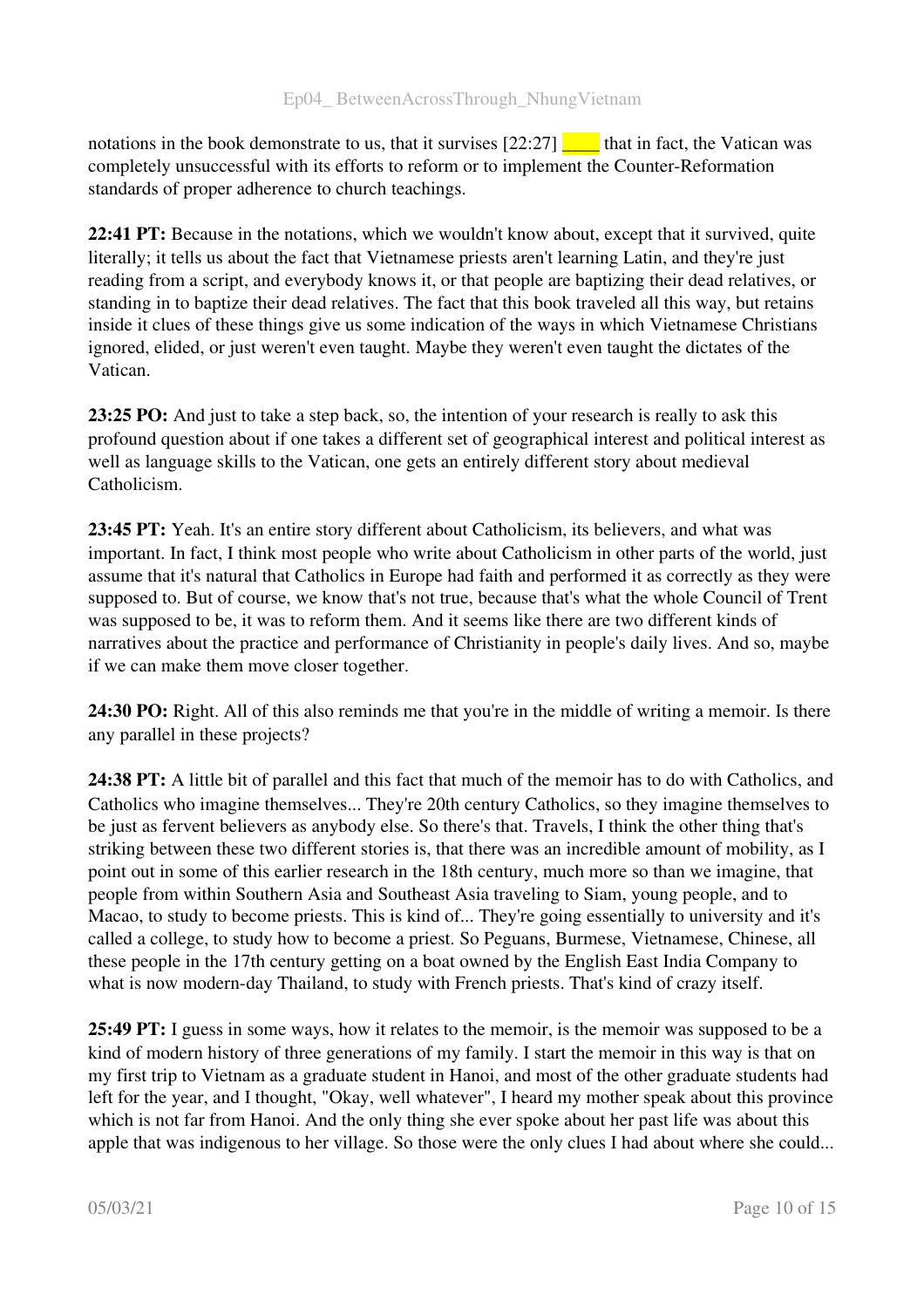26:31 PO: Apple?

26:31 PT: Apple.

26:32 PO: And you had the name of the apple?

26:34 PT: No.

26:34 PO: Just...

26:35 PT: Apple.

26:35 PO: So distinct apple?

26:36 PT: Special, small apple.

26:37 PO: Alright.

26:37 PT: And so I asked the receptionist at the hotel. I said, "Do you know how I can find this?" And so, they looked at me and they said, "You should call information." And I said, "You mean like... "

26:50 PO: Like on the phone?

26:51 PT: Yeah, like 1-411. And she said, "Yes", and I said, "But I thought information just gave you the phone number of another, a business." And they said, "No, they know everything."

27:01 PO: Alright.

27:02 PT: So I pick up my hotel phone and I call information, and I said, "So I was wondering if you could tell me how to get there."

27:10 PO: Yes.

27:10 PT: And the woman on the other side says, "Is this Nhung Tran from the University of Pennsylvania in...

27:16 PO: Stop.

27:17 PT: Room 201 at the Army Hotel?

27:19 PO: What?

27:19 PT: And...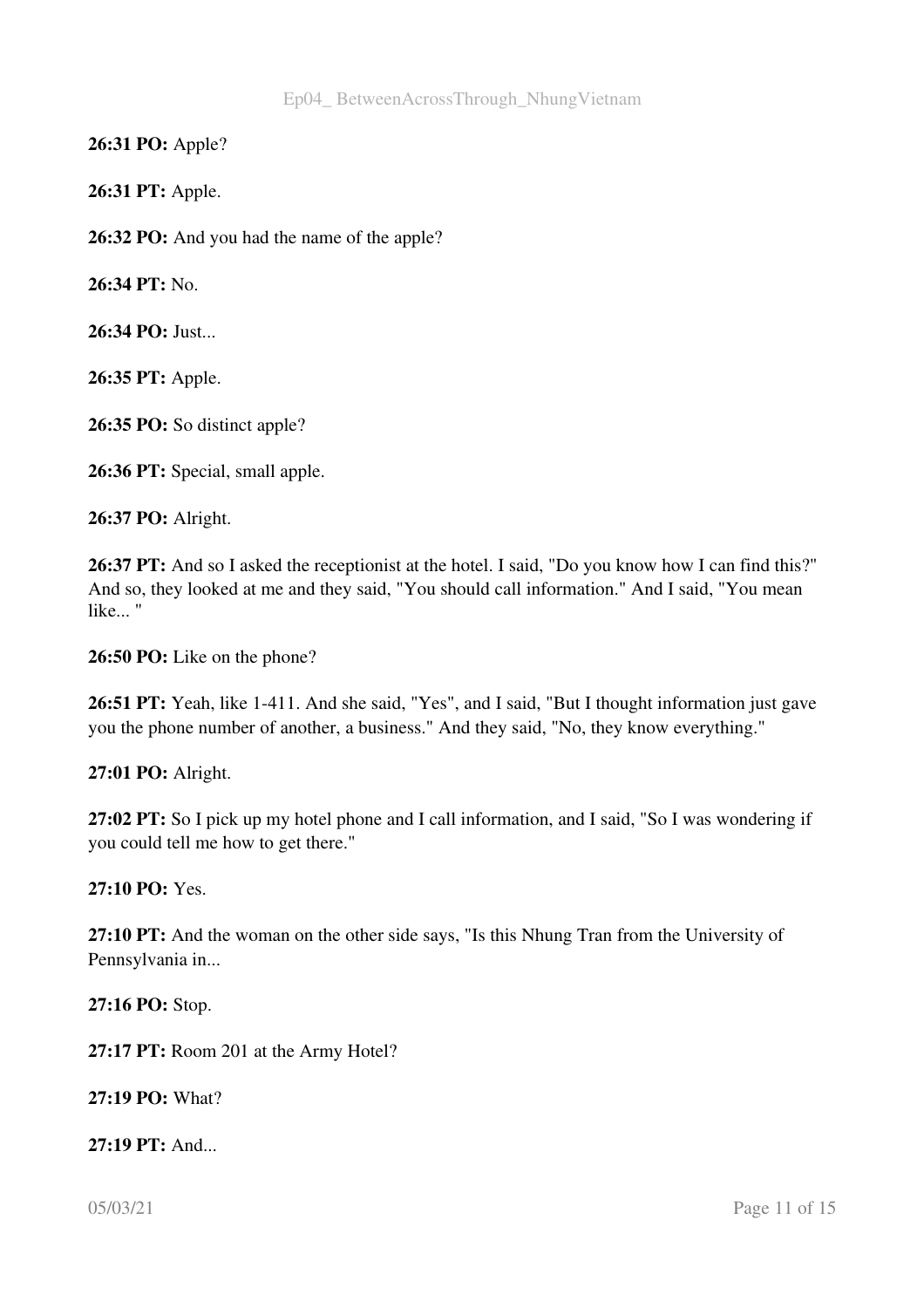# 27:20 PO: This is like pre-Google, what's going on?

27:22 PT: This is pre-Google.

27:22 PO: Yeah, yeah.

27:23 PT: So that freaked me out, but sure enough, information knew everything. And I told her about the apple...

27:29 PO: How, and Nhung, how did information know that?

27:31 PT: Well, 'cause it's the Army Hotel, it's the secret police.

27:34 PO: Alright.

27:35 PT: I'm guessing. And my motor bike cab guy, was of course, also a secret police, [chuckle] because of the students studying Vietnamese, the only two customers he was interested in was the Mormon. Oh, three, he was only interested in three customers: The Mormon, the Army Ranger, and me.

27:51 PO: Alright.

27:52 PT: So anyway, diasporic Vietnamese. So I said, "Okay". So she gave me of course, directions on how to get to the apple place.

28:01 PO: Is this information for the entire city?

28:04 PT: Yes, the city of Hanoi, so she knew...

28:06 PO: Alright continue, continue.

28:08 PT: So I get on the motorbike, and we drive out to this province. And it's about an hour and a half outside of Hanoi. And it's really hot, the burning sun, and so, we stopped by this roadside stand to get a drink. And the kids run by and people look, and I'm not quite native and not quite foreign, but I'm foreign enough because I'm... So kids point at me and says, "Western backpacker, Western backpacker," but then they're surprised because I speak near native Vietnamese. And the lady who sells us the drink, she's, "What are you doing here? Because there's nothing to see here, you're a backpacker." So, I tell her about my apple.

28:45 PO: Your interest in the apple?

28:46 PT: My interest in the apple, and I said, "Really, I'm looking for my mom's family, or not my mom's family, but I just kinda wanna know where she comes from. The only thing I know is that her last name is this and she's a Catholic. And she talked about these apples." And the lady said,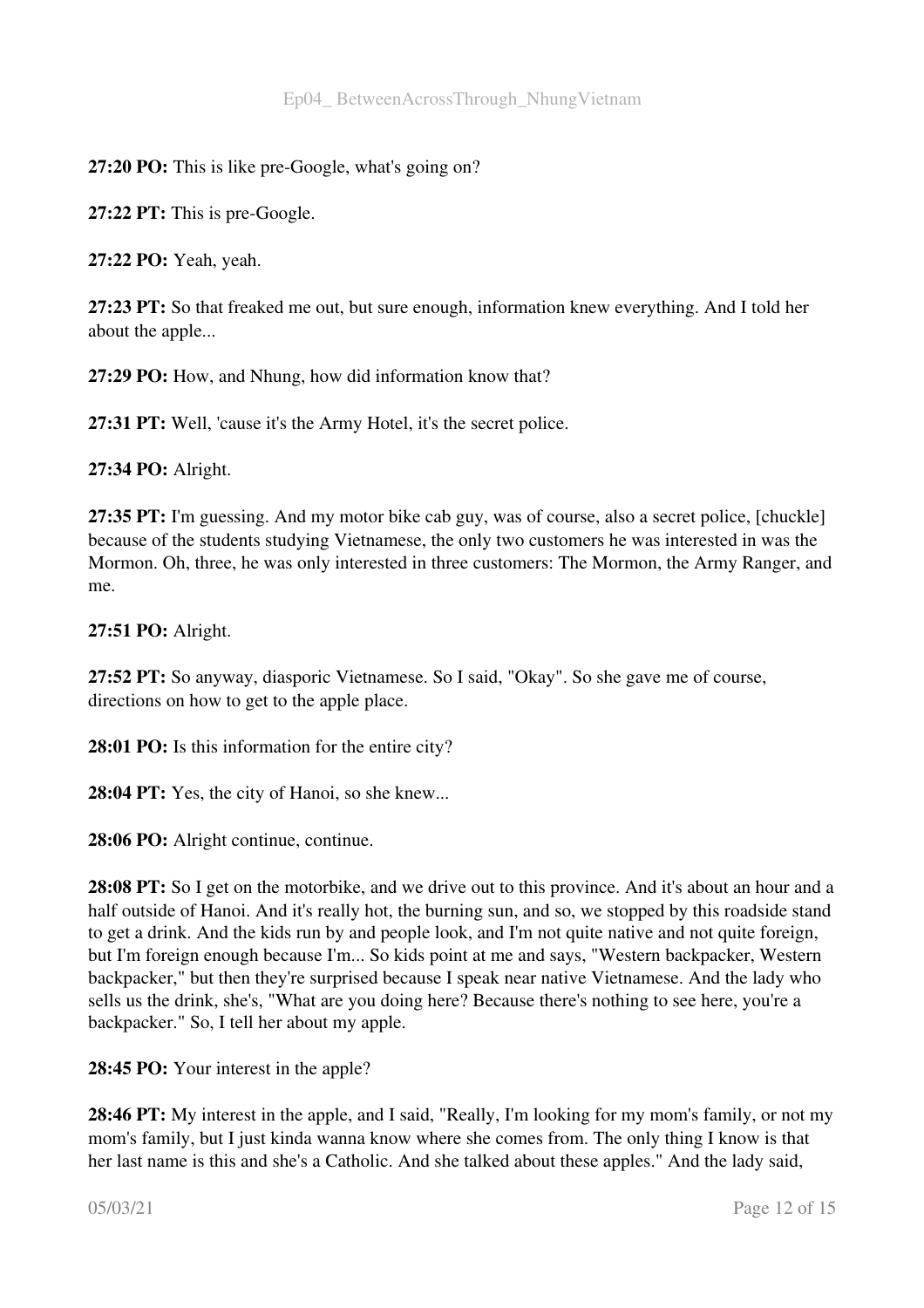"Oh well, that house over there... " [chuckle]

29:08 PO: [chuckle] Stop.

29:09 PT: Which is about 500 yards away, their last name is the same last name, Lum, is my mother. And I think they have Catholics in their family. They have the family genealogy, but it's in Chinese. And I said, "Well, it happens that this is what I'm trained in doing."

#### 29:27 PO: Oh my gosh.

29:28 PT: So we walk, literally walk over across the rice paddy to that house over there, and they take out the genealogy to show me. And they said, "Well, I don't know, we don't... Yes, we do have Catholics in our family, but that's a long time ago." And in a certain generation, there's a reference to a guy who goes to Europe. Now, I know nothing about my great grandfather. And I said, "This can't be right." He goes to Europe and then there's a reference that he comes back, but he moves villages, because he's clearly become a Catholic. And then they told me where I could find the apples, because it's specific to the village, in this  $[30:07]$ .

#### 30:07 PO: Just to the village?

30:07 PT: In this area. So I go back and then maybe a few weeks later, I come back, and this time, we drive by the stand. And people, they're running behind me, they run behind me, "We found your family."

#### 30:20 PO: No.

30:20 PT: And I'm like, "No, I'm not even looking for my family, I just kinda wanted to go look at the apples." And they said, "No, we found your family." And so they told me exactly where to go, which was one of the provincial centers, the market. "You get to the market, once you get there, you tell people that you're looking for the family which sells tofu and noodles." And sure enough, the people who are there is my mother's second cousin who's living in my great grandfather's house, because my great grandfather came back to Vietnam in the 1930s, in this nearby community where the apples are from. He built a church there, he became a kind of mid-level peasant, had property, had a tofu and noodle business. So they were known for having the orchards, the apples, but also known for selling tofu and noodles.

#### 31:18 PO: And noodles.

31:18 PT: So that was interesting. And then I find out all these other stories. And of course, my grandmother is still alive, but she never spoke about these things and just knew not to ask.

#### 31:18 PO: Interesting.

31:18 PT: As the story was, it was in 1954, when my grandmother and my mother went down south in the exodus, my great-grandfather and his wife and the other relatives presumably stayed,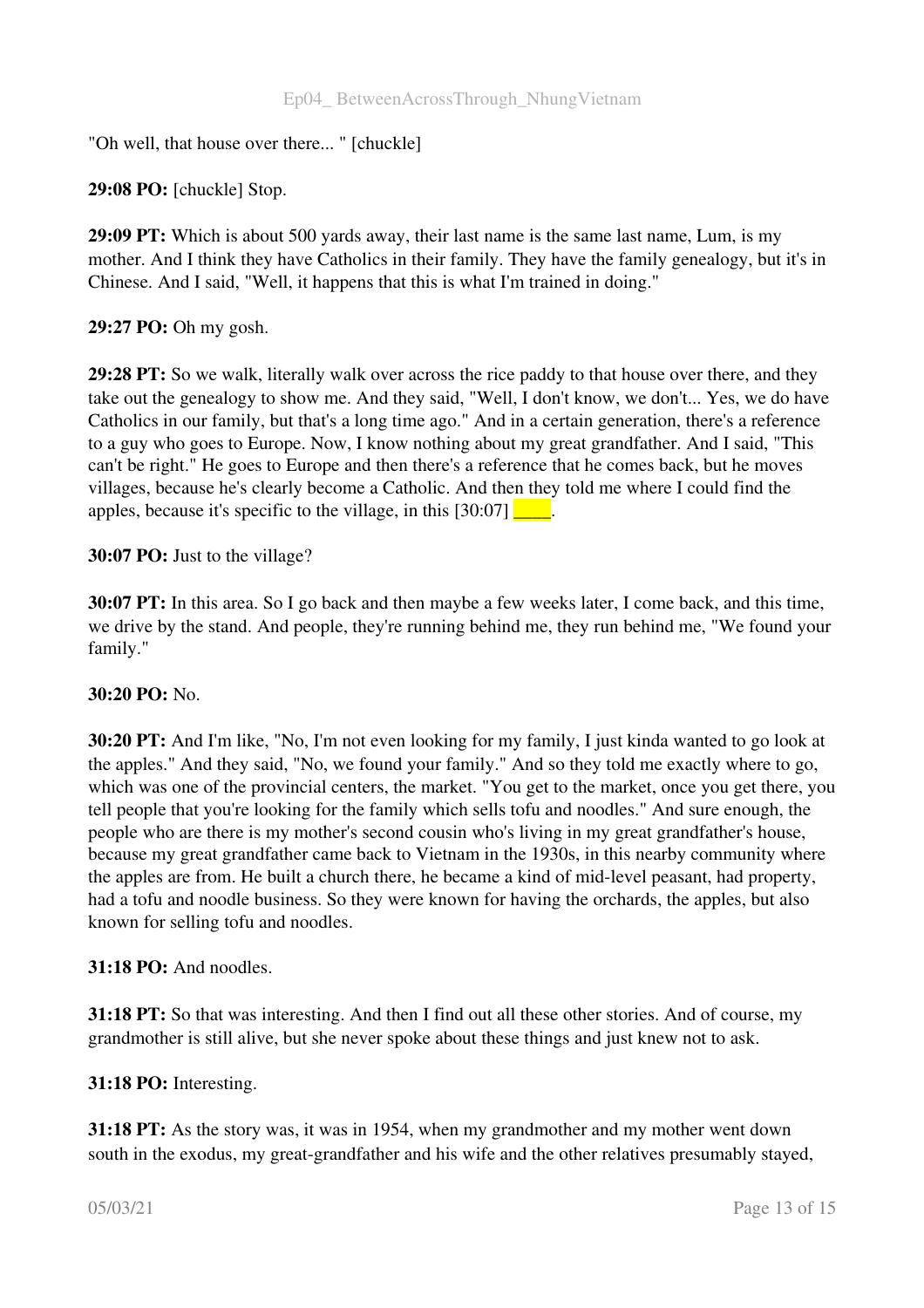my grandfather's siblings stayed there. Between 1954 and 1955, there was a land reform movement, so they were executed.

31:18 PO: Whoa.

31:18 PT: So the whole family was executed.

31:18 PO: Oh, no.

31:18 PT: Because they were classified as landlords, and capitalists because of the tofu business.

31:18 PO: Oh my gosh.

31:18 PT: And the noodles business. So they were all executed and so this is kind of the... It starts out with that side of the story, and that story. So it's about a modern history of Vietnam, the revolution, starting from the Great War, but it's also about what happens to people in northern Vietnam during the revolution, which other people have written about. I use the memoir as a device to talk about their daily lives. It's not about the evidence, it's about the silences of... The silences that affect people's lives that aren't spoken about, how you retrieve it. And I think what I grapple with is, not just how I retrieve it, but how I retell it in a way that doesn't do disservice to my sources, who in this case... I was quite lucky all of my previous sources had been dead for 200 years. In this case, some of my sources are still alive, and they happen to be my family. And how do I harness these stories to tell about their lives and to recapture the wilful silences without seeming to profit from it?

33:20 PO: Right, without leaving them hungry.

33:21 PT: Yeah, anyway.

33:22 PO: That was awesome, thank you so much Nhung, this was great.

33:24 PT: Thanks for having me.

33:25 S1: That was Professor Kevin Lewis O'Neill, in conversation with Professor Nhung Tran from the University of Toronto. On our next episode, we'll talk to Professor Rinaldo Walcott, about how success for the one, may not be success for the many. Please subscribe on Stitcher, Apple Podcasts, Spotify or your favorite app, so you won't miss it. This monthly podcast was brought to you by the Center for Diaspora and Transnational Studies at the University of Toronto. I am Iana Romero, thank you for listening and joining the conversation.